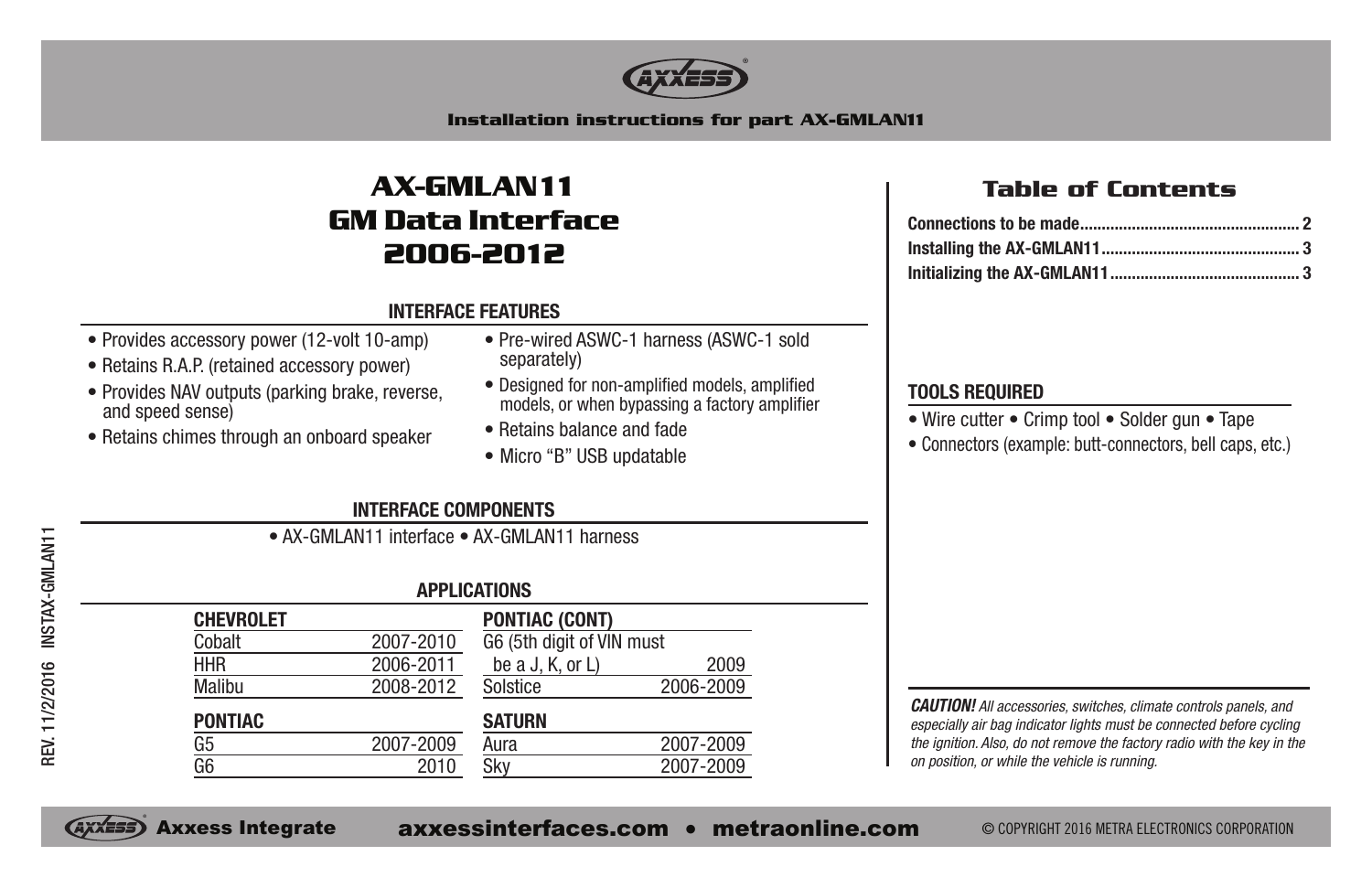

## **Connections to be made**

#### **From the AX-GMLAN11 harness to the aftermarket radio:**

- Connect the **Black** wire to the ground wire.
- Connect the **Yellow** wire to the battery wire.
- Connect the **Red** wire to the accessory wire.
- Connect the **Blue** wire to the amplifier turn on wire.
- If the aftermarket radio has an illumination wire, connect the **Orange** wire to it.
- Connect the **Gray** wire to the right front positive speaker output.
- Connect the **Gray/Black** wire to the right front negative speaker output.
- Connect the **White** wire to the left front positive speaker output.
- Connect the **White/Black** wire to the left front negative speaker output.
- Connect the **Green** wire to the left rear positive speaker output.
- Connect the **Green/Black** wire to the left rear negative speaker output.
- Connect the **Purple** wire to the right rear positive speaker output.
- Connect the **Purple/Black** wire to the right rear negative speaker output.
- *The following (3) wires are only for multimedia/navigation radios that require these wires.*
- Connect the **Blue/Pink** wire to the VSS/speed sense wire.
- Connect the **Green/Purple** wire to the reverse wire.
- Connect the **Light Green** wire to the parking brake wire.

### **12-pin pre-wired ASWC-1 harness:**

• This harness is to be used along with the optional ASWC-1 (not included) to retain steering wheel audio controls. If the ASWC-1 is not being used, disregard this harness. If it will be used, please refer to the ASWC-1 instructions for radio connections and programming.

**Note:** *Disregard the harness that comes with the ASWC-1.*

- The following wire must be cut before programming the ASWC-1:
	- For the following vehicles cut the **Green/Orange** wire. If your vehicle is not listed, do not cut anything:

| <b>CHEVROLET</b> |           | <b>PONTIAC (CONT)</b>     |           |
|------------------|-----------|---------------------------|-----------|
| Cobalt           | 2007-2010 | G6 (5th digit of VIN must |           |
| <b>HHR</b>       | 2006-2011 | be a J, K, or $L$ )       | 2009      |
| <b>Malibu</b>    | 2008-2012 | Solstice                  | 2006-2009 |
| <b>PONTIAC</b>   |           | <b>SATURN</b>             |           |
| G5               | 2007-2009 | Aura                      | 2007-2009 |
| G6               | 2010      | Sky                       | 2006-2009 |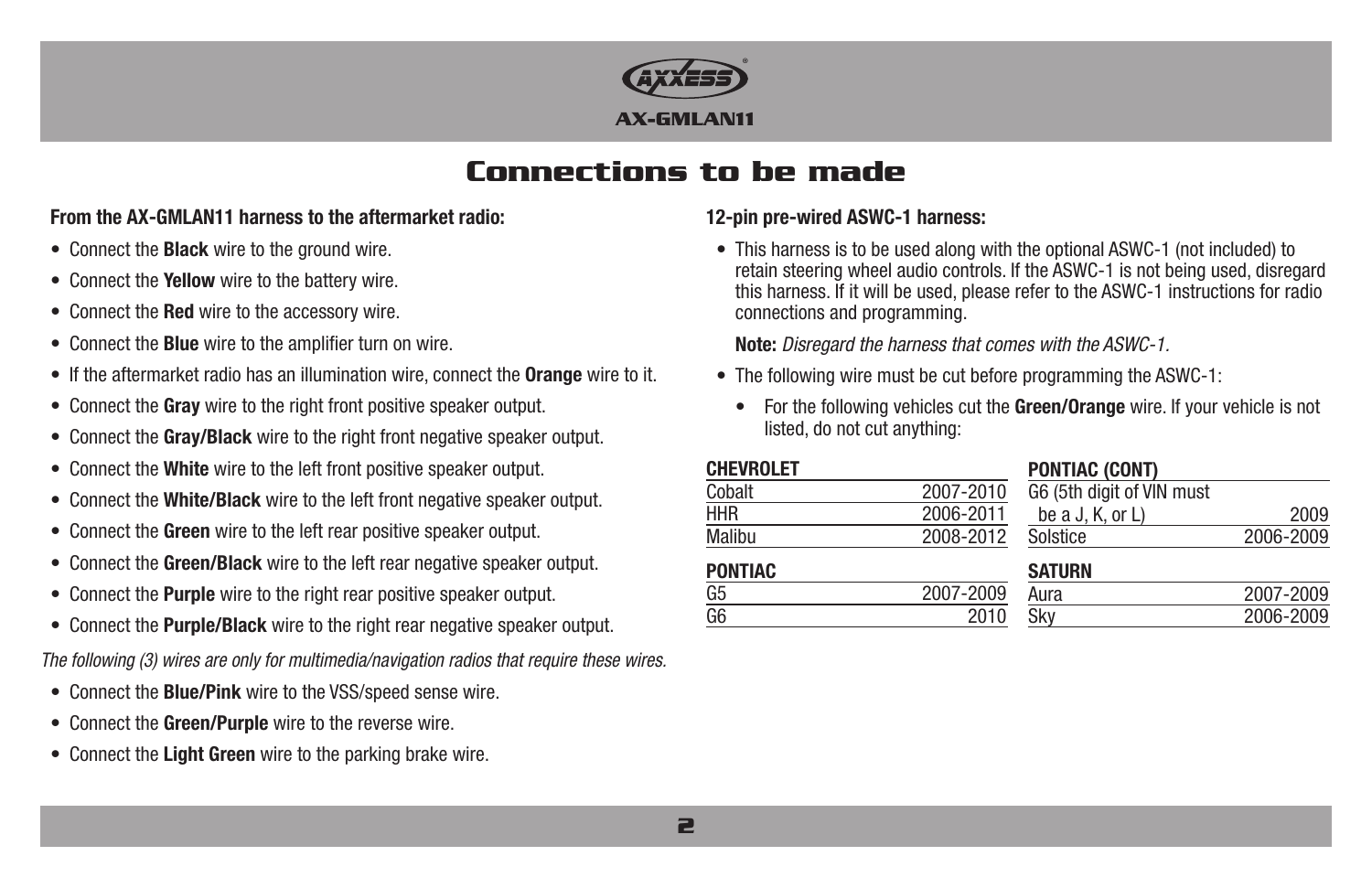

# **Installing the AX-GMLAN11**

#### **With the key in the off position:**

• Connect the AX-GMLAN11 harness into the interface, and then to the wiring harness in the vehicle.

**Note:** *If using the ASWC-1, connect it after you initialize and test the AX-GMLAN11, with the key in the off position.*

# **Initializing the AX-GMLAN11**

**Attention!** *If the interface loses power for any reason, the following steps will need to be performed again. Also, if installing an ASWC-1 connect it after you initialize and test the interface/radio, with the key in the off position.*

• Turn the key (or push-to-start button) to the ignition position and wait until the radio comes on.

**Note:** *If the radio does not come on within 60 seconds, turn the key to the off position, disconnect the interface, check all connections, reconnect the interface, and then try again.*

• Turn the key to the off position, and then to the accessory position. Test all functions of the installation for proper operation, before reassembling the dash.